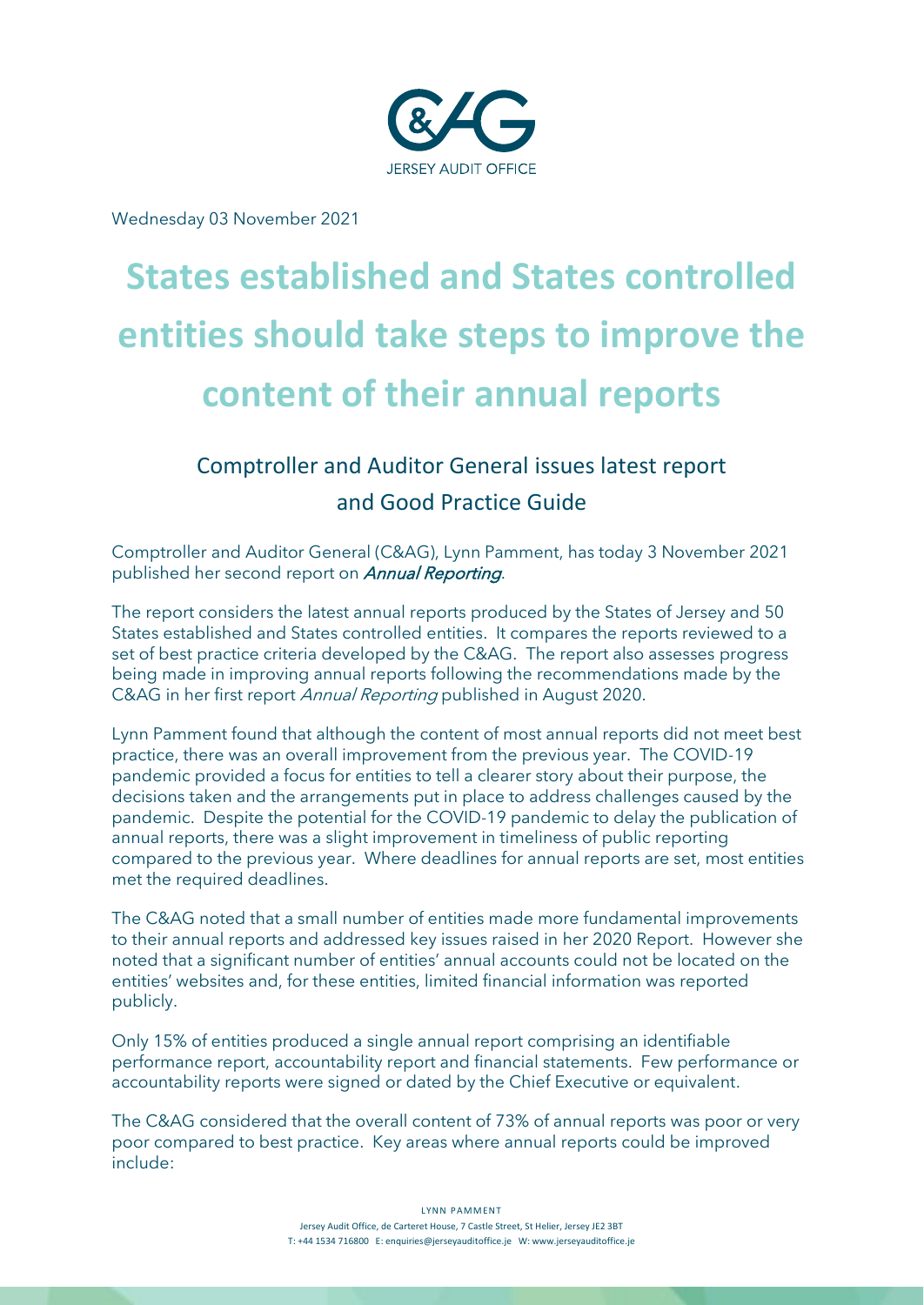- setting out objectives, analysing associated risks and summarising performance, including Key Performance Indicators to measure performance against objectives
- providing information on governance arrangements and operations (including structures and delivery models); and
- reporting on remuneration and other workforce matters.

The C&AG found that some entities are reporting performance against environmental measures. However, few entities are reporting against a wider range of sustainability measures.

The C&AG has also today published her second Annual Reporting Good Practice Guide updated for 2021 which draws out examples from better performing entities to assist all entities in improving their performance.

#### Lynn Pamment said:

"Annual reports are a fundamental part of ensuring the accountability of entities. Few States established or States controlled entities have made significant progress in improving their annual reports for 2020 and significant improvements are needed for most entities to meet best practice.

All entities should consider the issues raised in this report and my Annual Reporting Good Practice Guide and seek to improve the accessibility and content of their 2021 annual reports. Annual reports should be clearer about entities' objectives (and the extent to which objectives have been met), governance arrangements, operations, remuneration and workforce matters. Entities should ensure that their reports are publicly available and are easy to locate.

The States should take the lead in developing their own sustainability reporting and in developing minimum requirements for sustainability reporting by States established and States controlled entities."

The report Annual Reporting and the Annual Reporting Good Practice Guide can be found at: [https://www.jerseyauditoffice.je](https://www.jerseyauditoffice.je/) 

**ENDS** 

#### For further information, please contact:

Rozena Pedley M: 00 44 7797 733553 / T: 00 44 1534 629800 E: [rozena.pedley@jerseyauditoffice.je](mailto:rozena.pedley@jerseyauditoffice.je)